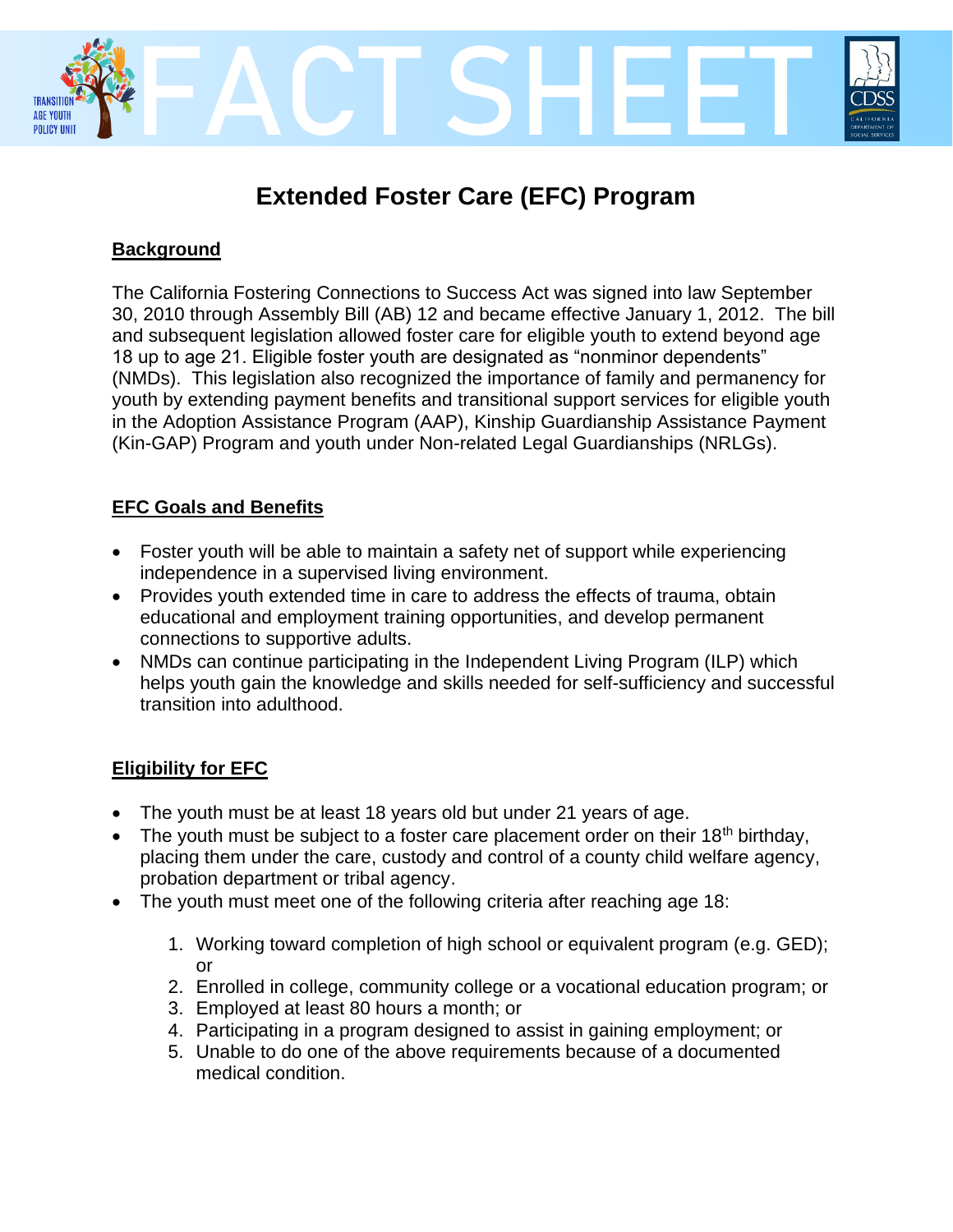

- The youth and their Social Worker/Probation Officer must work together to develop a Transitional Independent Living Case Plan (TILCP) which includes the youth's plan for transition to independence.
- Youth must sign an agreement to meet with a social worker/probation officer once a month and work to meet the goals outlined in their Transitional Independent Living Plan (TILP).
- To receive a foster care payment, the NMD must reside in an eligible placement (see below).
- Remaining in foster care after age 18 is voluntary. Non-minor dependents can exit at age 18 or at any subsequent time before age 21. Youth who exit at age 18 can petition the juvenile court to re-enter foster care at any time before age 21.

## **Placement Options**

Eligible placement options for NMDs include:

- A certified Resource Family Home; the home of a relative or Non-Related Extended Family Member (NREFM); licensed foster family home; certified foster family agency home; or the home of a non-related legal guardian if the guardianship was established in juvenile court and the youth is still under juvenile court jurisdiction with a foster care placement order.
- A Short-Term Residential Therapeutic Program (STRTP) or a group home (youth may remain in a group home after age 19 only if the criteria for a medical condition is met and the placement is a short-term transition to an appropriate system of care).
- A Transitional Housing Placement Program for Nonminor Dependents (THPP-NMD), formerly known as THP+FC. This placement option provides housing and intensive support services. There are three housing models:
	- $\circ$  Host Family where the NMD lives with a caring adult who has been selected and approved by the transitional housing provider
	- o Staffed Site where the NMD lives in an apartment, condominium or single family dwelling rented or leased by the housing provider with an employee(s) living on site
	- o Remote Site where the NMD lives independently in one of the housing types listed above with regular supervision from the provider.
- A Supervised Independent Living Placement (SILP). This placement option allows youth to live independently in a variety of settings. They can live alone or with a roommate(s), while still receiving supervision from a social worker/probation officer. Youth must be determined to be ready for a SILP through the use of a SILP Readiness Assessment and the housing unit must meet health and safety standards